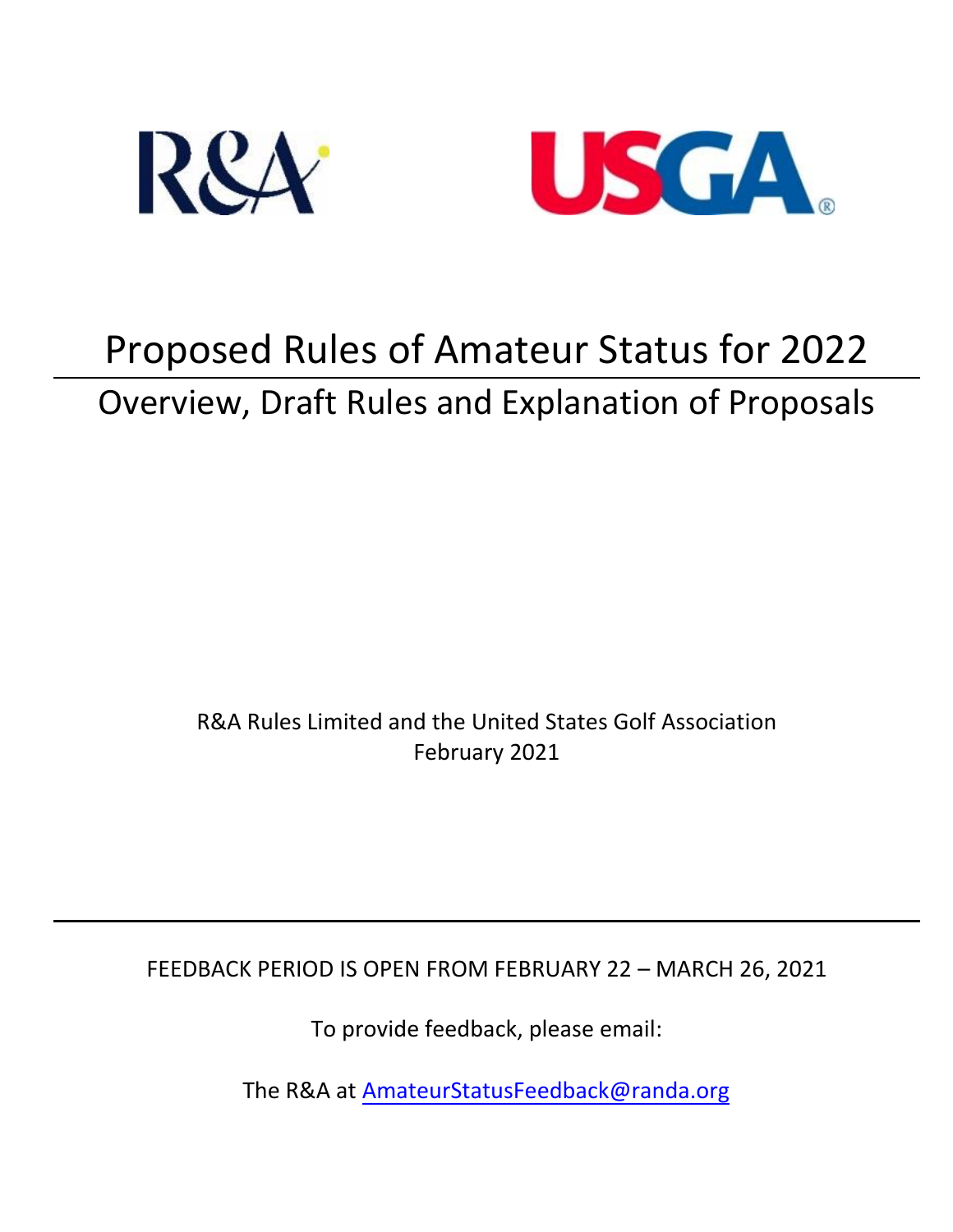



# **Overview of the Rules of Amateur Status Modernisation Initiative**

The R&A and the USGA are pleased to announce proposals for significant changes to the Rules of Amateur Status. These changes result from a multi-year modernisation initiative that has identified a clear need to bring the Rules up to date to reflect today's global amateur game and ensure that the Rules are easier to understand and apply.

*Background:* In 2017, The R&A and the USGA agreed in principle to undertake a modernisation initiative for the Rules of Amateur Status that would analyse the current Rules, research the history of each Rule and establish which of the current provisions remain important to protect the amateur game.

The principal concerns that have been raised in relation to the current Rules can be summarised as follows:

- $\triangleright$  The Rules don't reflect the fact that the elite amateur game is a progression for the many young players who aspire to be successful tournament professionals.
- $\triangleright$  Too many players who are unsuccessful in the pursuit of their goal lose their amateur status through participation on cash prize tours without making any impact on the professional game.
- $\triangleright$  The line between cash and non-cash prizes has become increasingly blurred to the point where the logic of the distinction is questionable.
- $\triangleright$  There are too many barriers for elite amateur golfers seeking funding to participate in elite amateur competition, which is often quite expensive.
- $\triangleright$  The Rules that cover the use of golf skill and reputation for personal benefit are very difficult to understand and have been made even harder to administer by the widespread use of social media.

*Purpose of Review:* The stated purpose for the review was to determine whether the Rules of Amateur Status are needed in the modern game and, if so, produce a code that:

- 1. Is in the best interests of the game.
- 2. Reflects the modern game.
- 3. Is easily understood and applied.

An initial analysis of "open golf" – meaning that the Rules of Amateur Status would be eliminated entirely – highlighted the following principal concerns:

- $\triangleright$  The detrimental impact on handicap golf that unlimited prizes could produce, in terms of pressure it would place on both the Rules of Golf and the Rules of Handicapping.
- $\triangleright$  The inevitable eradication of historic amateur competitions, with the removal of the concept of an amateur golfer resulting in such championships ceasing to exist.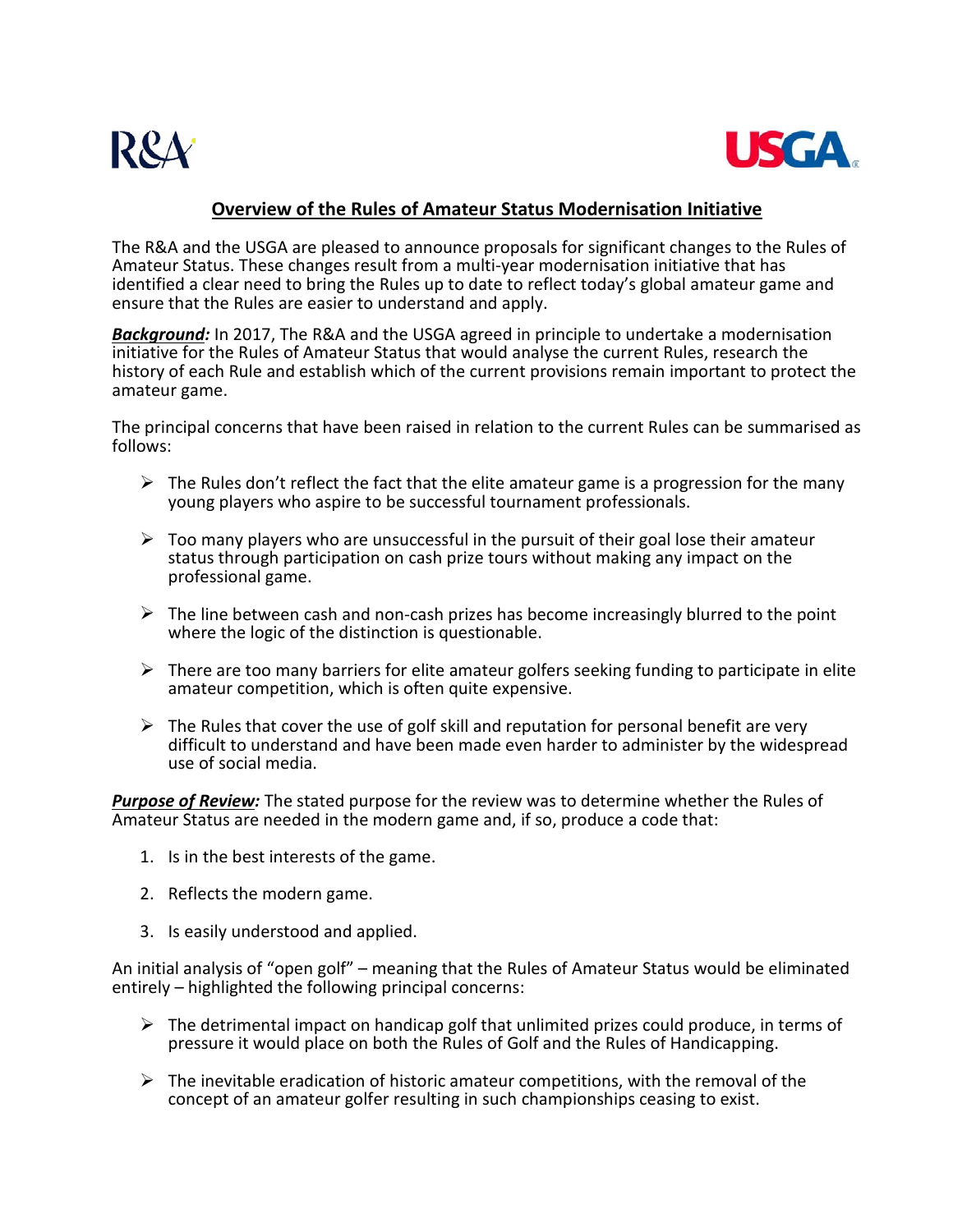$\triangleright$  The negative impact that the loss of such elite amateur events would have on the development of young golfers, given the important platform and clear and well understood pathway they provide for the majority of elite players wishing to make their way in the game.

The consideration of "open golf" was important in reinforcing the key role the Rules play in<br>protecting the integrity of the amateur game at all levels. The modern amateur game remains selfregulating and the limit on prizes plays an important role in minimising pressure on the Rules of Golf and the Rules of Handicapping.

Ultimately, and in line with the purpose of the review, The R&A and the USGA concluded that retaining the Rules of Amateur Status is in the best interests of the game.

*Proposed New Rules*: The proposed Rules would continue to maintain a distinction between amateur and professional golf and provide a standardized condition of eligibility – amateur status – for amateurs who compete in golf competitions.

They would continue to recognize that golf is largely self-regulating and the Rules exist to help protect the integrity of the game by minimizing pressure on the Rules of Golf and the Rules of Handicapping by limiting the value of prizes an amateur golfer is allowed to accept based on performance in competition.

As part of the modernization effort to provide a code that is in the best interests of the amateur game and reflects the modern game, while being easier to understand and apply, it is proposed that the new Rules would:

- $\triangleright$  Eliminate the distinction between cash prizes and other prizes.
- $\triangleright$  Remove competitions such as long-drive events, putting competitions and skills competitions that are not played as part of a tee to hole competition from the scope of the Rules.
- $\triangleright$  Eliminate all sponsorship-related restrictions.
- $\triangleright$  Provide a shorter minimum period awaiting reinstatement.

In simple terms, the only acts that would result in a golfer losing his or her amateur status are accepting:

- $\triangleright$  A prize in excess of the prize limit (which means that playing in a competition with excessive prizes, whether as an amateur or professional, would not, of itself, impact on a player's amateur status).
- $\triangleright$  Payment for giving instruction.
- $\triangleright$  Employment as a golf club professional or membership of an association of professional golfers.

#### *Feedback and Implementation Process*:

 $\triangleright$  The R&A and USGA have engaged with the golf community in feedback sessions throughout the review process including: national federations and state golf associations,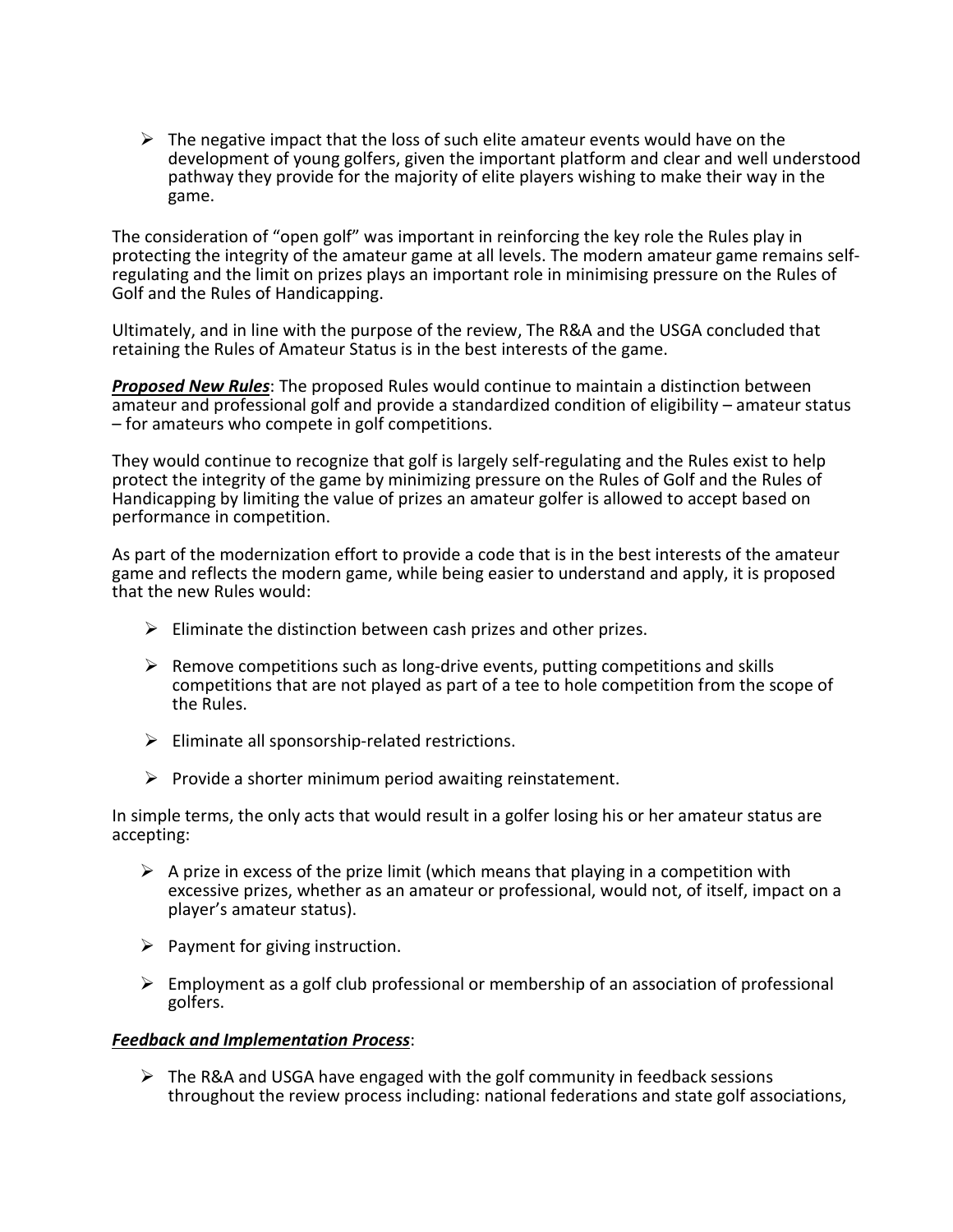worldwide professional golf associations (PGAs), worldwide Tours, NCAA, and elite-level amateurs.

- $\triangleright$  A public feedback period is open from February 22 March 26, 2021.
- $\triangleright$  After this period ends, we will continue to evaluate the Rule changes, make any appropriate changes and obtain final approval from our respective Amateur Status Committees and boards.
- $\triangleright$  The new Rules of Amateur Status are scheduled to go into effect in January 2022.
- $\triangleright$  To provide greater insight into the draft of the proposed Rules of Amateur Status, it is accompanied by explanations which detail the current Rule, the proposed new Rule, and our rationale for why changes are being proposed or why a Rule or part of a Rule would remain the same. Topics covered include:
	- o Prizes
	- o Expenses
	- o Promotions and Advertising
	- o Instruction
	- o Professionalism
	- o Reinstatement
- $\triangleright$  To provide feedback, please contact The R&A by e[mail at](mailto:AmStat@usga.org): [AmateurStatusFeedback@randa.org](mailto:AmateurStatusFeedback@randa.org)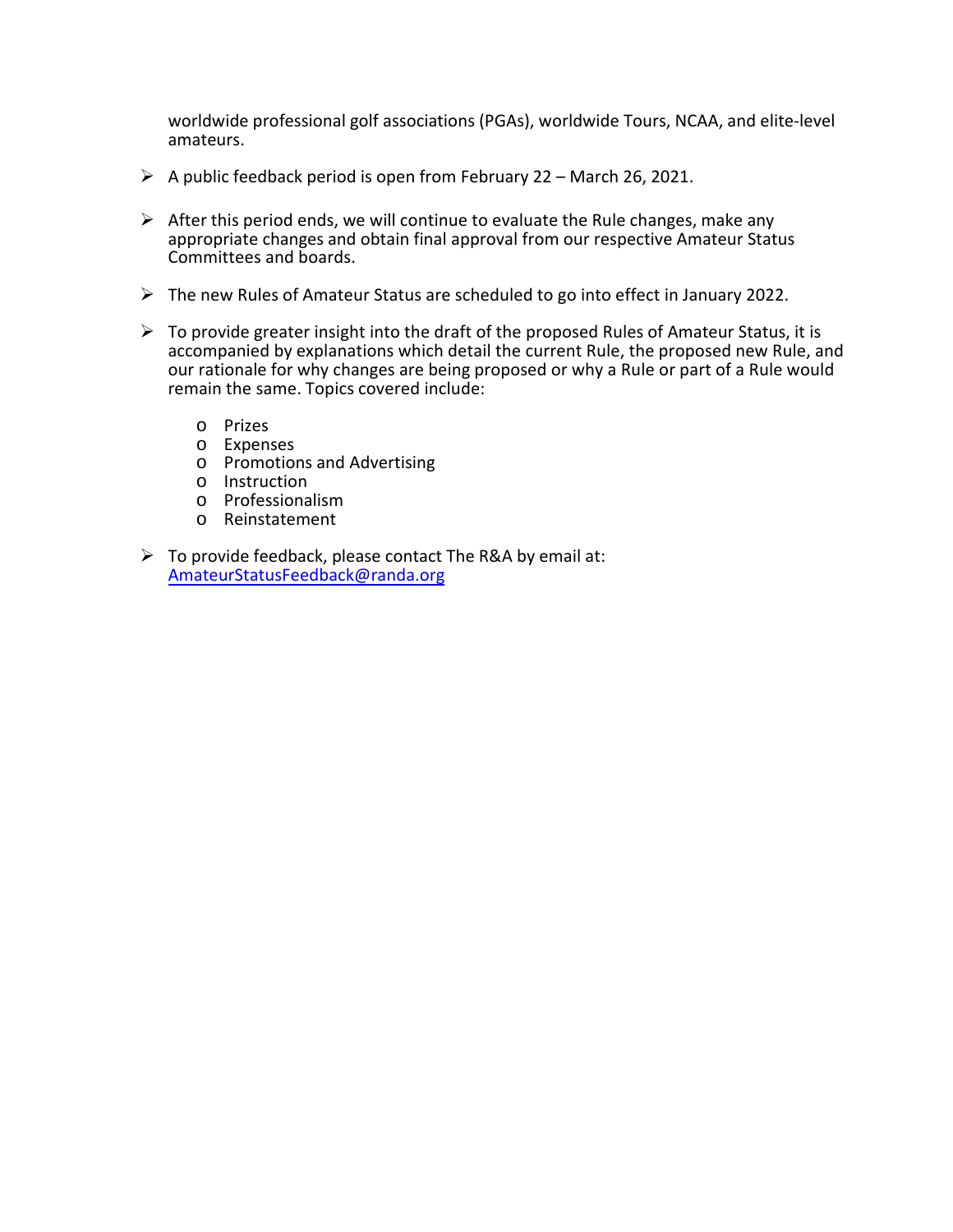### **PROPOSED RULES OF AMATEUR STATUS FEBRUARY 2021**

#### **Rule 1: Purpose of the Rules**

Amateur golf has a well-established tradition in the game, including a history of competitions limited to amateur golfers. The Rules of Amateur Status define who is eligible to compete as an amateur golfer.

Golf is largely self-regulating and to help protect the integrity of the game by minimising pressure on the Rules of Golf and the Rules of Handicapping, the Rules of Amateur Status limit the value of prizes an amateur golfer is allowed to accept based on performance in competition.

The Rules of Amateur Status also make a distinction between amateur golfers and non-amateur golfers who accept employment as a golf professional or give instruction for compensation.

## **Rule 2: Amateur Golfer**

All golfers are amateurs unless they accept:

- A prize above the **[\$750 USD]** limit (see Rule 3: Prizes);
- Payment or compensation for giving instruction (see Rule 4: Instruction);
- Employment (including being self-employed) as a golf club or driving range professional; or
- Membership of an association for professional golfers.

An amateur who takes any of these actions becomes a non-amateur and remains a non-amateur until being reinstated as an amateur (see Rule 5: Reinstatement as an Amateur Golfer).

#### **Rule 3: Prizes**

An amateur is allowed to accept any prize, including money or other currency, up to a limit of **[\$750 USD]** in value, per competition, unless the national governing body has set a lower limit. For a non-monetary prize, the value of that prize is the price that the item is generally available to purchase from a retail source at the time the prize is accepted.

The prize limit applies to the following:

- Any tee to hole golf competition involving a score for a hole, regardless of where that competition is played (for example, on a golf course or a golf simulator).
- Any skills competition where the shot is played during a tee to hole golf competition
- The total prizes accepted in a single competition or multiple competitions being conducted at the same time (for example, scratch and handicap competitions).

The prize limit does not apply to the following:

- The value of trophies and other similar prizes.
- Long drive competitions, target competitions, competitions involving specific skills, trick shots and competitions that solely involve putting (unless the shot is played during a tee to hole golf competition).
- A prize for a hole-in-one made during a round of golf on a golf course or during contests held outside a round of golf, provided the length of the shot is at least 50 yards.
- Gambling or wagering among individual golfers or teams of golfers. See the **["R&A and USGA Policy on Gambling"]**.
- Expenses to compete in a subsequent stage of the same competition (but for handicap competitions with prizes to compete at subsequent stages, see the **["R&A and USGA Policy on Handicap Competitions with Prizes to Compete in Subsequent Stage of Competition"]**.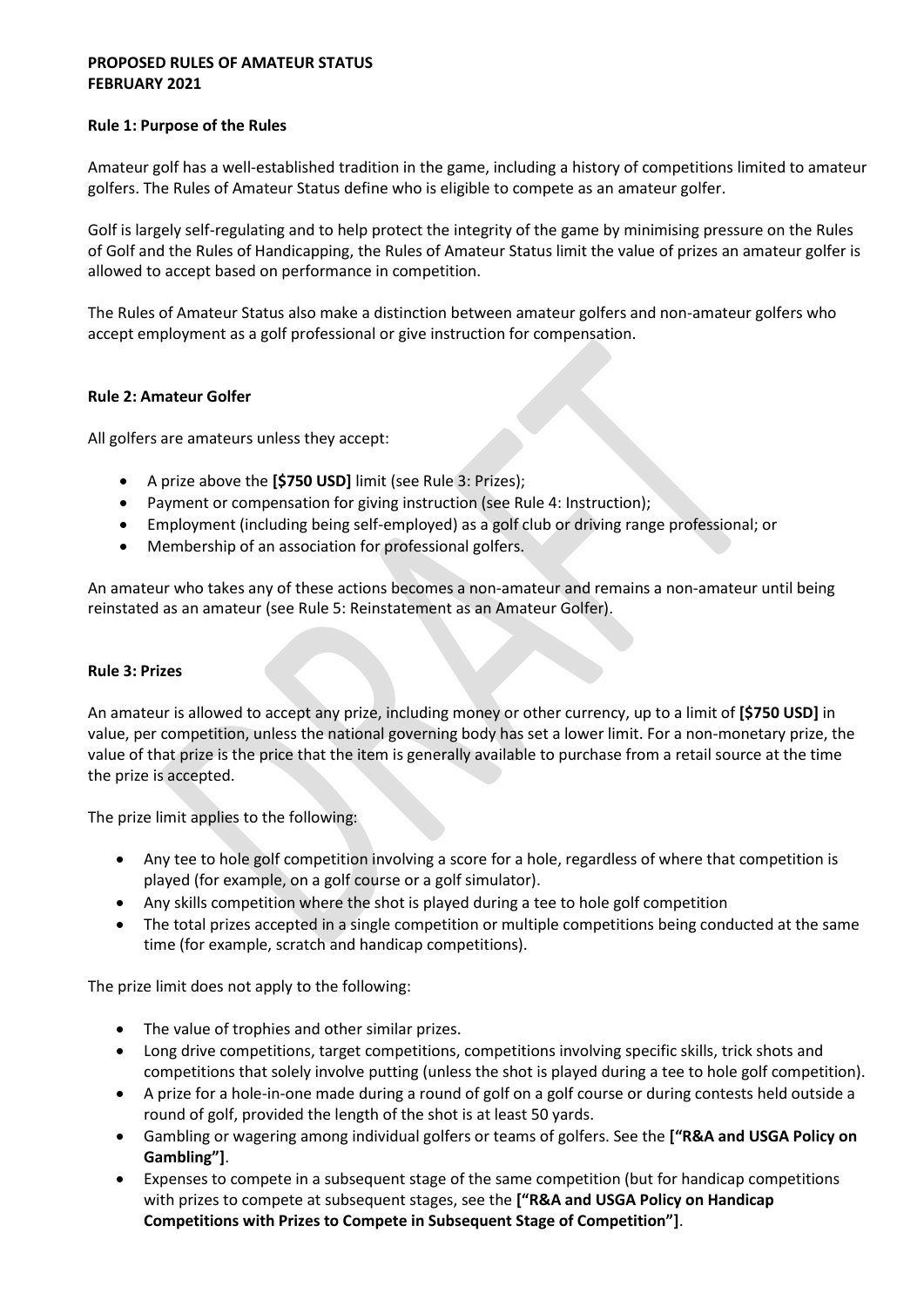### **PROPOSED RULES OF AMATEUR STATUS FEBRUARY 2021**

#### **Rule 4: Instruction**

Instruction means teaching the mechanics of swinging a golf club and hitting a golf ball. The Rules of Amateur Status do not apply to other forms of teaching or coaching (for example, physical fitness and mental aspects of the game).

An amateur who accepts payment or compensation for giving instruction, including as part of salaried duties, becomes a non-amateur.

But, an amateur may accept payment or compensation for giving instruction in the following circumstances:

- As part of a programme that has been approved in advance by a national governing body (see **[The R&A and USGA guidelines on approved programmes]**).
- As an employee of a school, college, or camp, provided the time spent giving instruction is less than 50% of the time spent in performance of all duties as an employee.
- When the instruction is given in writing or online, and not to a specific individual or group.

#### **Rule 5: Reinstatement as an Amateur Golfer**

A non-amateur may be reinstated as an amateur by the applicable national governing body.

Each national governing body has the sole authority to:

- reinstate a non-amateur who lives within its area of authority,
- require a waiting period prior to reinstatement, or
- deny reinstatement.

A national governing body's decision on reinstatement is final, subject to any appeal process established by that body.

#### **Rule 6: Applying the Rules**

The national golf union or association is the national governing body responsible for administering and applying the Rules of Amateur Status within its area of authority, including issues that arise in another area but involve a person or people who live within its area of authority.

If there is uncertainty or doubt about the application of the Rules, including whether a person is an amateur or non-amateur, the national governing body has the authority to make a final decision but it may also refer the matter to The R&A [USGA] prior to making a decision.

The national governing body's decision about the application of the Rules is final, subject to any appeal process established by that body.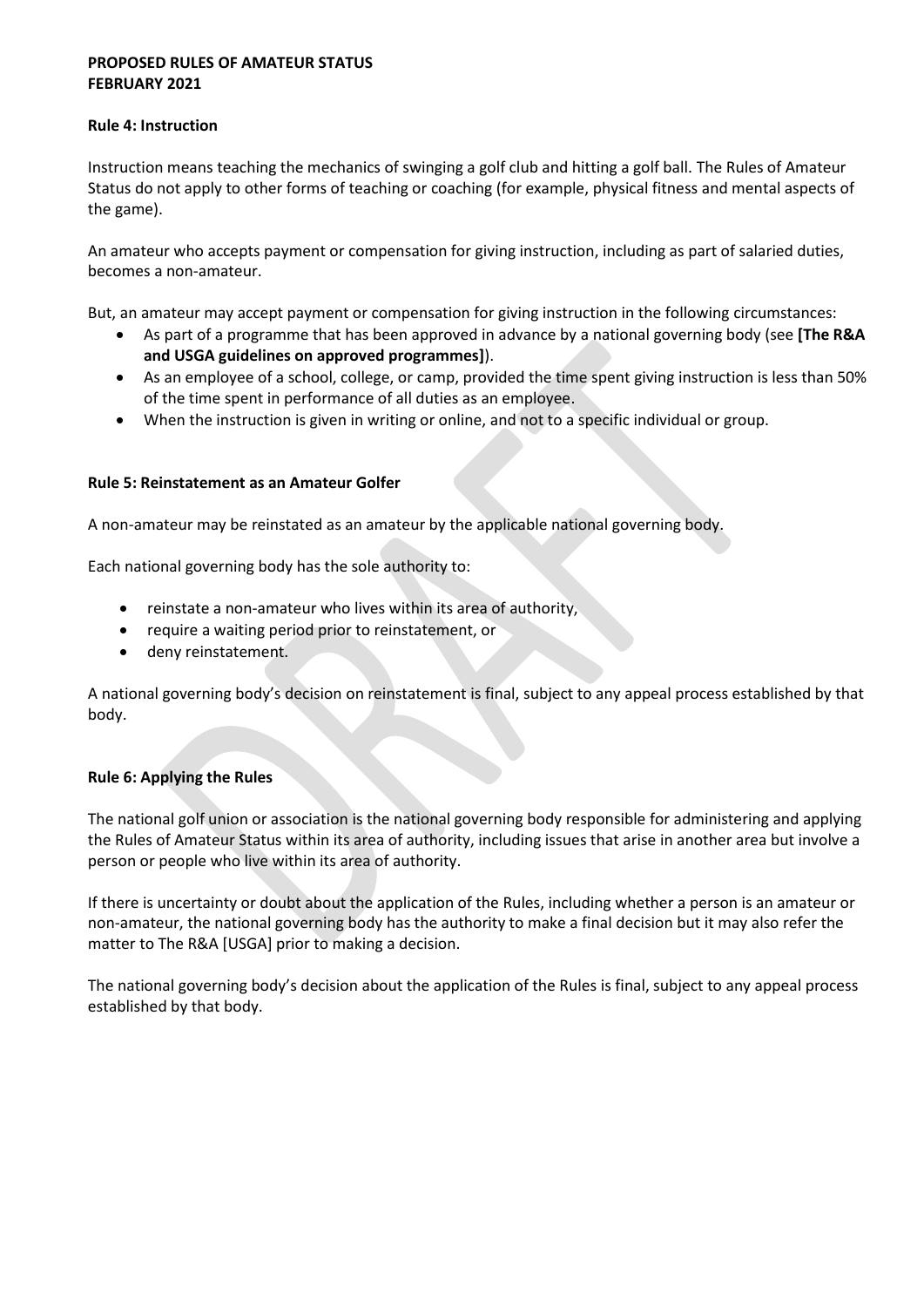## **Prizes**

*Current Rule*: Prizes come in two forms (i) cash prizes (and their equivalent) and (ii) non-cash prizes, each with different restrictions.

Current Rule 3 prohibits an amateur golfer from:

- $\triangleright$  Playing for a cash prize of any amount; or
- $\triangleright$  Accepting a non-cash prize in excess of the \$750 prize limit (or a lower limit if one has been set by the national governing body).

Rule 3 currently applies to almost all competitions in which players use a club and a ball.

*Proposed New Rule*: The proposed new code would:

- $\triangleright$  Retain a prize limit maximum of \$750 but would no longer differentiate between cash and non-cash prizes.
- $\triangleright$  Make acceptance of a prize the standard factor in determining when a player has lost amateur status (which means that entering or playing a competition as a professional would not, of itself, result in the loss of amateur status - see "Professionalism").
- $\triangleright$  Apply the prize Rule only to competitions that require a player to play from a teeing area into a hole (including such simulator-based competitions), and would no longer apply to other competitions such as long-drive events, putting competitions, and skills competitions that are not played as part of a tee to hole competition.

- $\triangleright$  As golf is largely self-regulating, to help protect the integrity of the game by minimizing pressure on the Rules of Golf and the Rules of Handicapping, the Rules of Amateur Status limit the value of prizes an amateur golfer is allowed to accept based on performance in competition.
- For this reason, the code would retain the prize limit of \$750 (US dollar or lesser value in a local currency set by the national governing body in the territory).
- $\triangleright$  Allowing Cash Prizes:
	- o The permissible use of vouchers has been liberalized considerably in recent codes to the extent that there is virtually no limit on their allowable use which means that vouchers are very much the equivalent of cash.
	- o Payment systems have continued to evolve and have created a number of complications in differentiating between a cash prize and one that is equivalent to cash (which is also currently prohibited in any amount).
	- o These include the ever-increasing popularity of gift cards and mobile and app-based payment systems.
	- o Because these forms of payment will only become more common, an amateur golfer would be able to accept any prize (including cash prizes), provided the value of such a prize does not exceed the prize limit.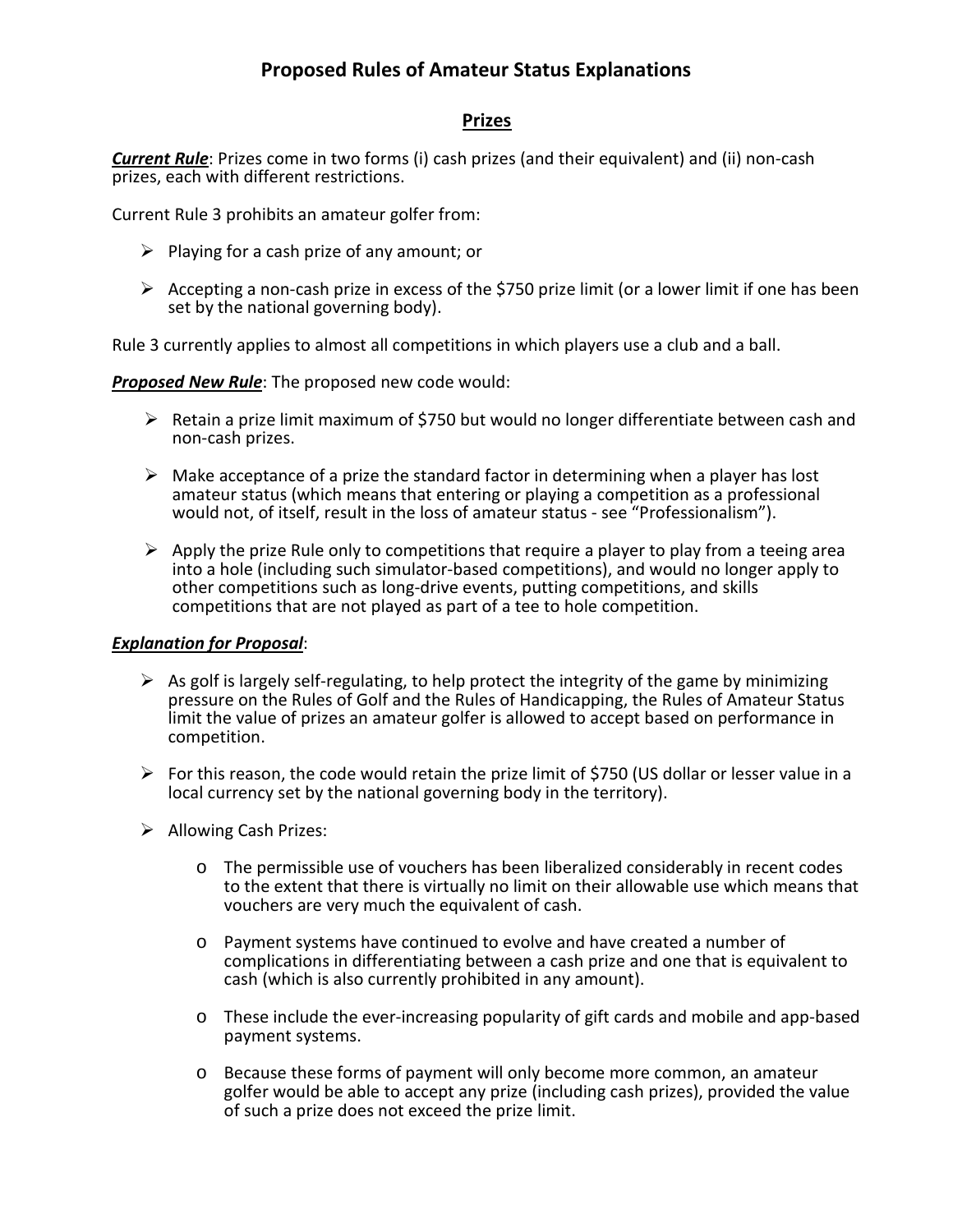- $\triangleright$  Acceptance of Prizes:
	- $\circ$  In the current code, playing for a cash prize of any amount is prohibited, regardless of whether the golfer plays well enough to win such a prize.
	- o However, the current code treats non-cash prizes differently, where an amateur may play for large prizes but is in breach only if he or she accepts a non-cash prize in excess of the prize limit.
	- o Recognizing that, for the reasons above, cash prizes would be permitted, loss of amateur status would occur only when an amateur golfer accepts a prize in excess of the prize limit.
- $\triangleright$  These two proposed changes would produce a Rule with a clearly defined "bright line" that is easy to explain and understand, namely that an amateur golfer may not accept any prize with a value in excess of the prize limit.
- $\triangleright$  The Rules would no longer apply to competitions in which the player's score on a hole is not the primary goal, as prizes in such events, like long driving contests or other skills challenges, do not impact the self-regulating nature of the game as they don't put pressure on the Rules of Golf or the Rules of Handicapping.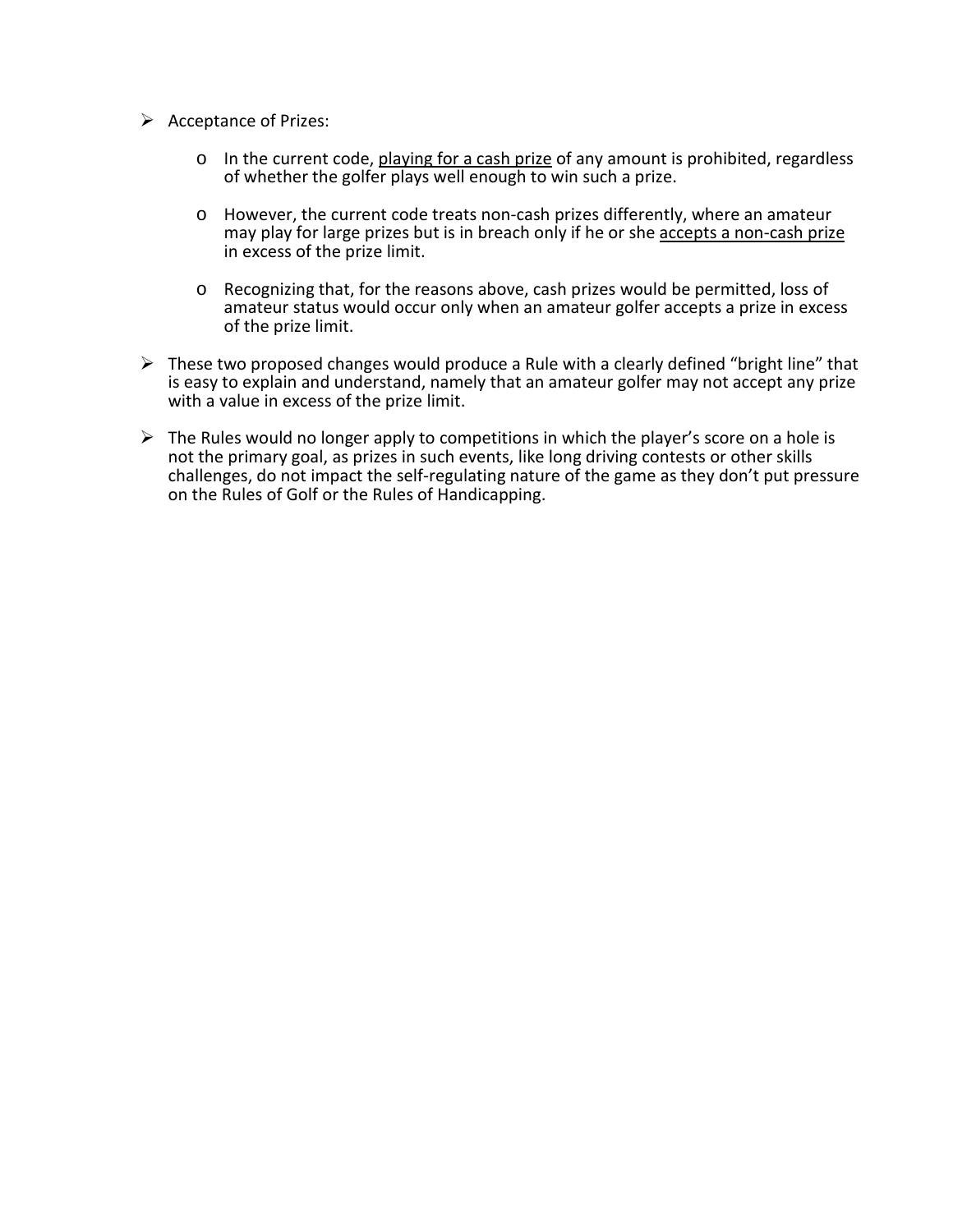# **Promotions and Advertising; Using Name, Image and Likeness**

*Current Rule*: Rule 6 restricts an amateur who plays at an elite level from using his or her name, image or likeness to appear in promotions or advertising in exchange for financial gain or personal benefit. This Rule does not apply to an amateur who does not compete at an elite level.

- $\triangleright$  An elite amateur golfer cannot obtain payment, compensation, personal benefit or any financial gain, directly or indirectly, for promoting, advertising or selling anything or for allowing his or her name or likeness to be used by a third party for the promotion, advertisement or sale of anything.
- $\triangleright$  This Rule also applies when no compensation is received by the amateur because he or she is considered to receive a personal benefit for taking part in such promotions or advertising activities.
- $\triangleright$  There are a number of exceptions to the Rule, including allowing:
	- o Promotions and advertising for the benefit of an amateur's national, regional, state or county golf association or a recognized charity.
	- o Broadcasting and writing provided instruction is not included.
	- $\circ$  The receipt of a scholarship (such as tuition and living expenses to attend a college or university).

*Proposed New Rule*: The proposed Rules would no longer include any restrictions on how an amateur may benefit from his or her name, image or likeness, including but not limited to the receipt of expenses (see Expenses).

- $\triangleright$  The introduction of social media has created a landscape where the current Rule's prohibition on an amateur receiving financial or personal benefit (including raising one's profile) is unworkable and impossible for national governing bodies to monitor.
- $\triangleright$  Finding a middle ground between permissible and non-permissible activities would introduce additional complexity for players, sponsors, and national governing bodies, and does not meet the goal for the revised code to be easy to understand and apply.
- $\triangleright$  Amateurs selected to a national squad or collegiate program are currently allowed to receive significant benefits that are not available to most other amateur players (including not having to cover the costs of travel, entry fees, instruction, equipment, and living expenses as well as receiving free or discounted tuition) and there is also much greater scope for a sponsor to gain publicity for the assistance provided to such a squad or program.
- $\triangleright$  An amateur who fails to qualify for a national or collegiate program must currently find a way to cover expenses while being restricted by this Rule from lending his or her name, image or likeness in exchange for expenses or other assistance from a potential sponsor.
- $\triangleright$  Removing the current restrictions, and allowing an amateur and the sponsor to publicly disclose the assistance being provided, would allow all amateurs the same opportunity to seek assistance with their expenses and help introduce additional equity in the amateur game.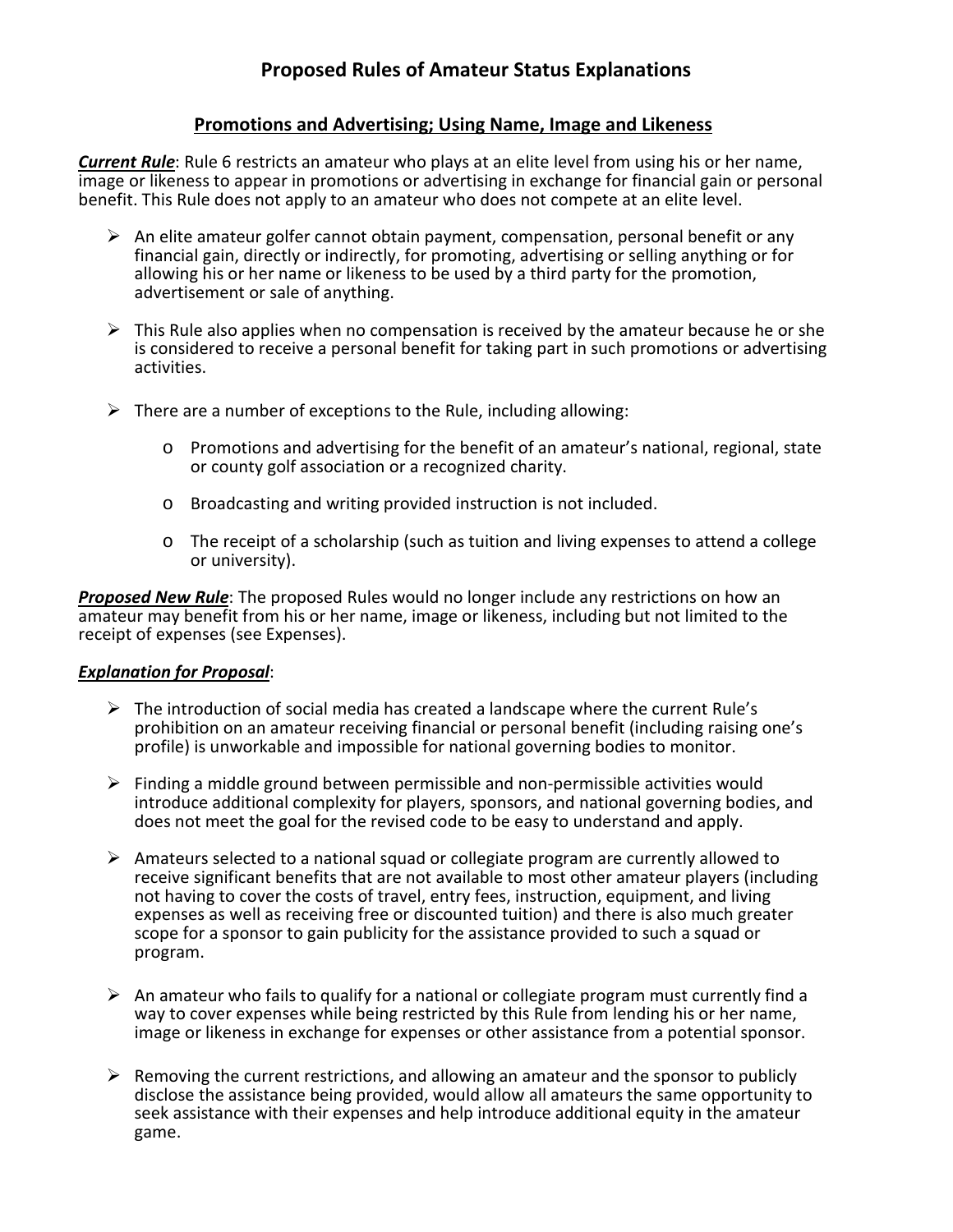## **Expenses**

*Current Rule*: Rule 4 generally prohibits an amateur from receiving assistance in covering expenses related to golf competitions. However, receiving assistance is allowed in some cases, provided the expenses are reported and approved by a national, regional, or state golf association.

If an amateur plays at an elite level, the source of such assistance must not be promoted or advertised.

Several exceptions allow for the receipt of expenses, including expenses related to school or club teams and sponsored handicap competitions, as well as more general golf-related expenses.

*Proposed New Rule*: The proposed Rules would no longer include any restrictions on how an amateur covers his or her expenses, including whether such assistance is provided to the amateur in exchange for involvement in promotional or advertising activities (see Promotions and Advertising; Name, Image and Likeness)

- $\triangleright$  While recreational golfers can manage their expenditures on the game by limiting how often they play, elite-level competitive golf requires a significant investment to cover costs, including entry fees, transportation and accommodation, instruction and practice, fitness and equipment.
- $\triangleright$  The current permission allowing an amateur to receive outside assistance was only introduced in 2012 and this was done in the belief that the limited restrictions that remained would eventually be removed entirely, as is currently being proposed.
- $\triangleright$  The change that was made in 2012 was based on the belief that, generally, the extent of any assistance being provided would self-regulate, meaning that an outside source would only cover what was reasonably required for the amateur to compete at the elite level, and this has proved to be the case.
- $\triangleright$  The elimination of restrictions does mean that a highly marketable amateur talent may receive significant support, in excess of golfing expenses. This type of exceptional case is considered a necessary consequence of allowing elite and other amateurs to access much more modest funds to assist their development in the game.
- $\triangleright$  The related elimination of restrictions related to promotional and advertising activities provides further rationale for no longer needing to regulate or monitor the source of an amateur's assistance with expenses - if an amateur can receive direct financial compensation for promoting a company, regulating how expenses are paid is no longer necessary.
- $\triangleright$  Amateurs selected to a national squad or collegiate program are currently allowed to receive significant expenses that are not available to most amateur players.
- $\triangleright$  An amateur who fails to qualify for a national or collegiate program must currently find a way to cover expenses while being required to report the source to a national, regional or state golf union or association, but being unable to publicly reference the source of the assistance.
- $\triangleright$  It is believed that removing the current complex reporting procedures and restrictions would allow all amateurs the same opportunity to seek assistance with their expenses and help introduce additional equity in the amateur game.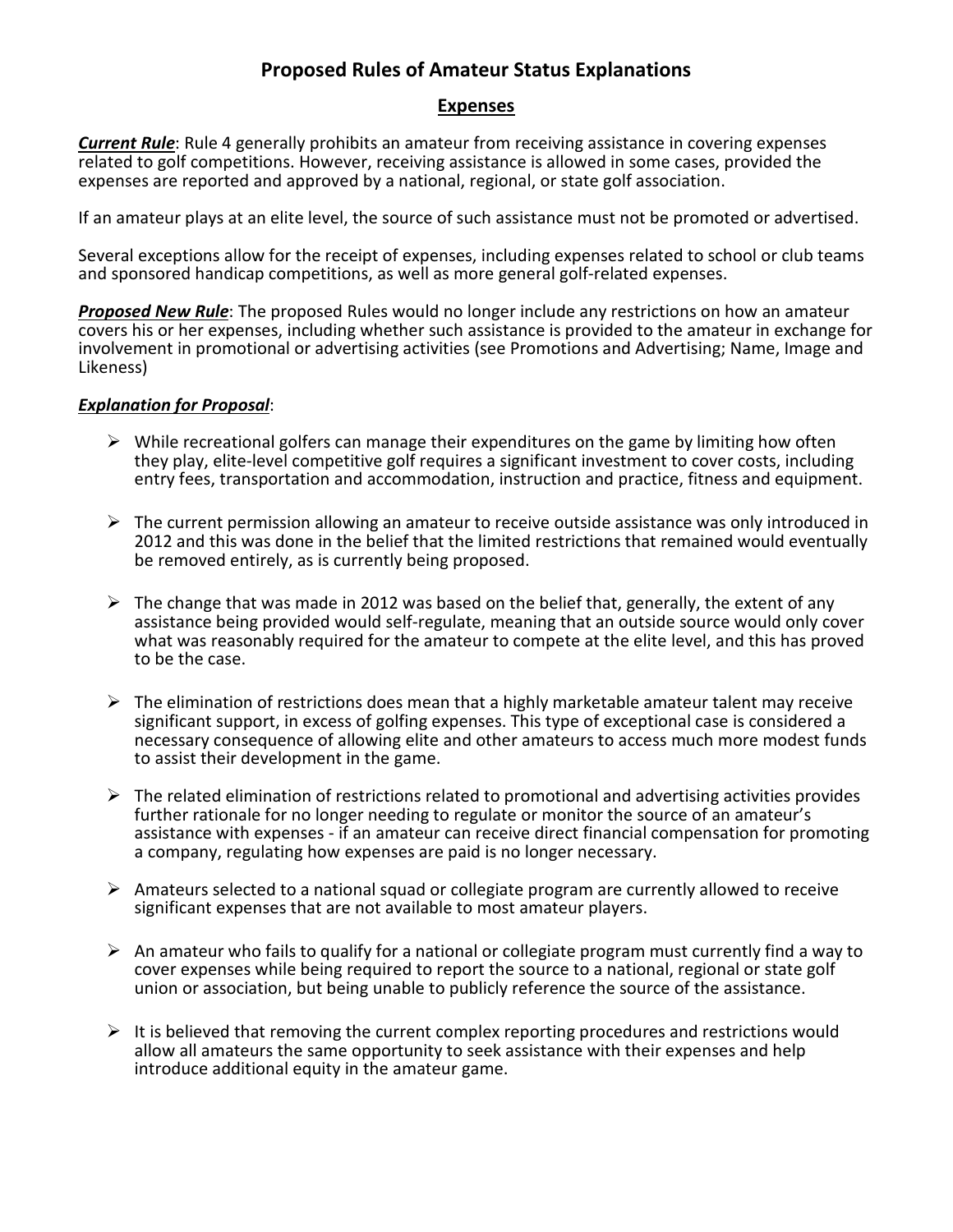# **Instruction**

*Current Rule*: An amateur may not receive any compensation for providing golf instruction, including when instruction is provided as part of salaried job or in exchange for other services or goods.

Instruction is narrowly defined as teaching the actual mechanics of swinging a golf club and hitting a golf ball.

The following exceptions allow an amateur to receive compensation for giving instruction:

- $\triangleright$  When employed by an educational institution or a camp, provided the instruction does not exceed half of the total time spent performing that job.
- $\triangleright$  While working as part of a program that has been approved by the national governing body.
- $\triangleright$  Providing instruction in writing (such as publishing a book or writing a magazine article).

*Proposed New Rule*: The Rule would remain largely unchanged, except that an amateur would be allowed to receive compensation for providing instruction in digital forms (such as social media), provided the instruction is "one-way", meaning the amateur is showing how to perform a skill but is not giving instruction by using two-way communication to a specific individual or group (such as occurs in a traditional lesson).

- $\triangleright$  Instruction remains very much part of the traditional role of the golf professional, noting that learning how to provide proper instruction is a standard and fundamental part of the curriculum in PGA education programs.
- $\triangleright$  Any change to the Rules of Amateur Status that could be seen as providing an opportunity for untrained persons to provide instruction for payment is seen as potentially detrimental to the game. In general terms, allowing amateurs to give instruction for payment has such potential. This applies not only to the instruction being given, but issues relating to insurance, customer protection and the use of club practice ranges and public driving ranges to provide such instruction.
- $\triangleright$  The current exception related to approved programs allows an amateur to give instruction for payment provided the program has been approved by the national governing body, and this approach avoids the potential risks identified above.
- $\triangleright$  An amateur would still be allowed to be employed by an educational institution or camp. This exception is a practical solution that allows a team coach to give limited instruction, in addition to other tasks performed as a coach, as long as those other tasks make up at least half of that person's role as a coach. The exception provides young golfers who are part of the many golf teams and sports camps around the world the opportunity to learn the basics of the game under the tutelage of someone familiar with the game.
- $\triangleright$  The current Rules allowing an amateur to write a book on golf instruction would be extended to apply this same principle to more modern digital formats. This enables an amateur to raise his or her profile in line with the relaxations on name, image and likeness, and may assist the amateur in gaining sponsor support for their golfing activities. But such instruction is only allowed when being given to a non-specific audience, and retains the principle that instruction for payment to an individual or specific group is the remit of the golf professional.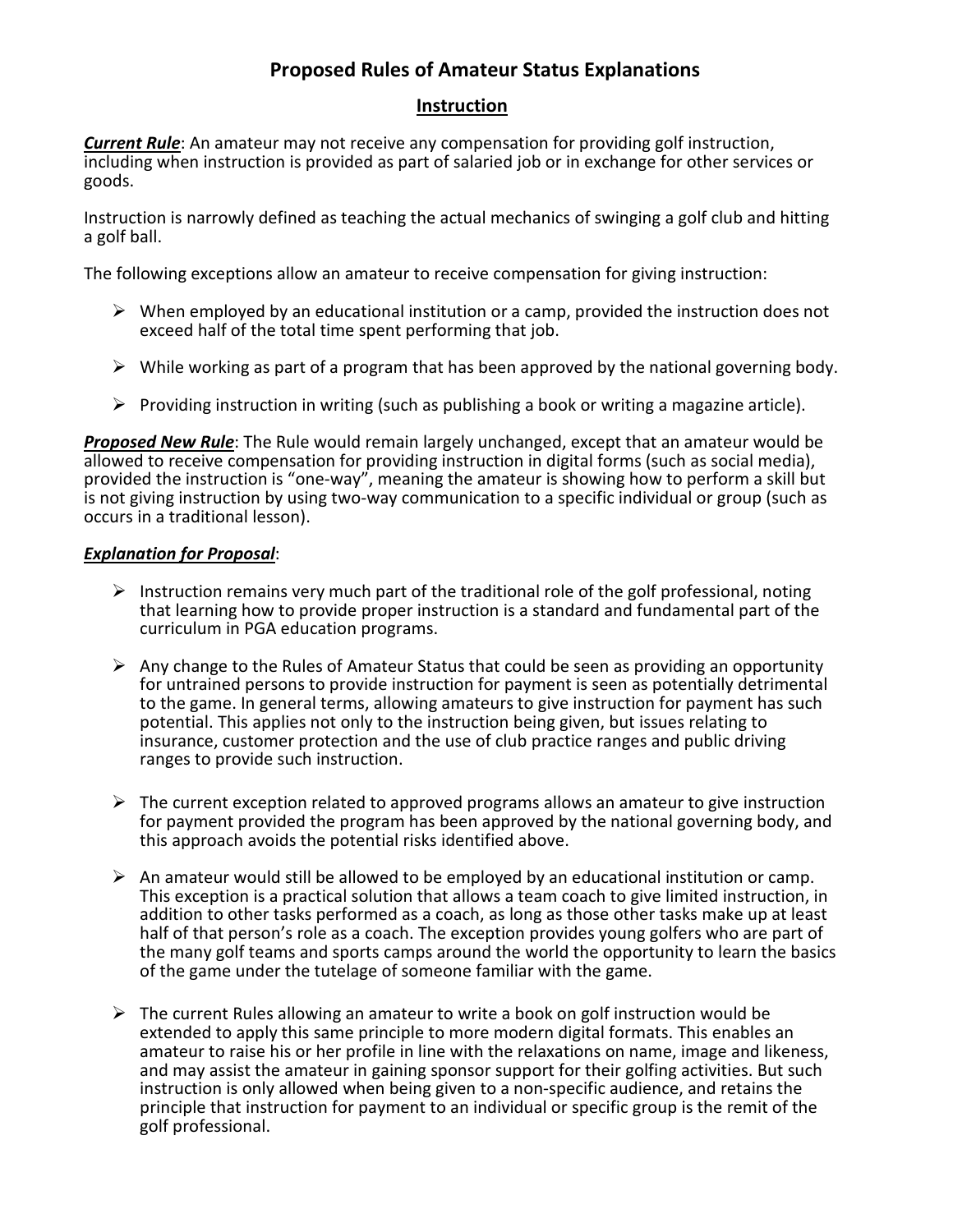# **Professionalism**

*Current Rule*: An amateur may not take any action to identify or work as a professional golfer; amateurs may not enter into a golf-related contract except as it applies to future plans as a professional golfer.

Rule 2 defines a professional golfer as one who:

- $\triangleright$  Plays the game as his or her profession;
- $\triangleright$  Works as a professional golfer;
- $\triangleright$  Enters a golf competition as a professional;
- Holds or retains membership of any Professional Golfers' Association (PGA); or
- $\triangleright$  Holds or retains membership of a Professional Tour limited exclusively to professional golfers.

*Proposed New Rule*: The proposed new code no longer defines a "professional golfer." Rule 2 prohibits an amateur golfer from accepting:

- $\triangleright$  Employment (including being self-employed) as a golf club or driving range professional; or
- $\triangleright$  Membership of an association for professional golfers (such as a PGA).

Simply identifying oneself as a professional golfer would, of itself, no longer result in loss of amateur status, including entering and playing in a competition as a professional, and there would no longer be any restrictions on an amateur golfer entering into a contract and receiving benefit from that contract as an amateur.

- $\triangleright$  The proposed Rules for 2022 look to reduce the ways in which an amateur becomes a nonamateur, but certain acts remain very much part of the traditional role of the professional.
- $\triangleright$  This is most clear with respect to employment that is, someone employed as a golf professional is not considered an amateur, and this also applies to someone who is a member of an association for professional golfers.
- $\triangleright$  This employment-related distinction would remain present in the modernized code, largely so that the code can be simplified in other areas while carrying forward this well understood principle that employment as a golf professional is distinct from an amateur.
- $\triangleright$  However, while the above distinctions both relate to employment and membership, the proposed new Rules would treat the manner in which one plays the game differently, and instead would rely solely on whether or not a golfer has accepted a prize above the prize limit (see "Prizes").
- $\triangleright$  This means that simply identifying oneself as a professional golfer or competing as a professional in a competition would not, by themselves, change an individual's status under the proposed new Rules (see "Prizes").
- $\triangleright$  Contracts primarily define how an individual's use of a product or service is compensated and or relate to playing the game, and as the proposed Rules no longer restrict an amateur golfer from benefiting from lending his or her name, image or likeness, all contract-related restrictions in this area have been removed (see Promotions; Name, Image and Likeness).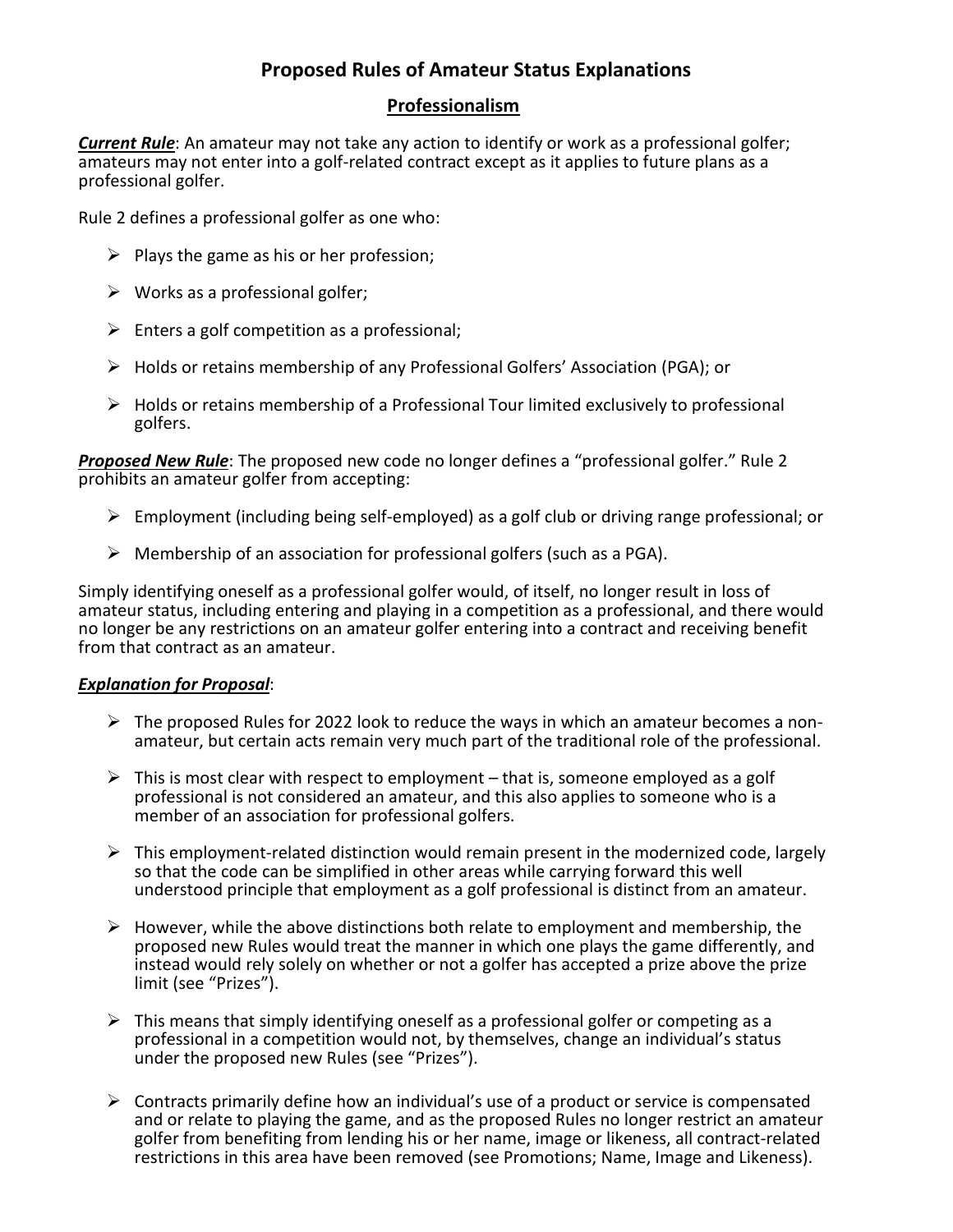# **Reinstatement**

*Current Rule*: Rule 9 establishes the process by which a non-amateur can apply for reinstatement, as well as recommending guidelines for national governing bodies handling such applications.

Rule 9 also provides:

- $\triangleright$  Recommendations that non-amateurs who have gained national prominence or who have been reinstated twice are not normally eligible for reinstatement, and
- $\triangleright$  A framework for applicants who are awaiting reinstatement by clarifying they are not amateurs until the process is completed, but may have some additional playing opportunities at the discretion of a committee or tournament organizer.

*Proposed New Rule*: The important administrative processes contained in the current Rule would remain largely unchanged in the proposed Rules.

However, the minimum recommended waiting period has been reduced from one year to six months, with a national governing body left to assess whether additional time would be appropriate based on the nature of the applicant's history as a non-amateur (such as adding time based on a review of the applicant's playing record as a non-amateur).

- $\triangleright$  The reinstatement process provides a vital function in maintaining the distinction between amateurs and non-amateurs, and ensures golfers are not able to arbitrarily move back and forth between amateur and non-amateur status.
- $\triangleright$  A waiting period is assigned to each applicant (see the guidance note below) to allow for a certain period of time between a player's last action as a non-amateur and his or her reinstatement date and becoming eligible to compete as an amateur.
- $\triangleright$  This waiting period helps ensure amateurs give pause for thought before deciding to become a non-amateur (for example by accepting a prize above the prize limit), knowing that such an act will require a waiting period should they decide to apply to regain their amateur status.
- $\triangleright$  Lowering the minimum waiting period will allow many golf professionals and instructors the opportunity to regain amateur status more quickly, while also providing each national governing body the discretion to add additional time for applicants who have achieved success as demonstrated by their playing record as a non-amateur.
- $\triangleright$  This provides a more logical balance as compared to the current recommendations that treat all actions the same (currently, a two-year waiting period for a career golf professional is recommended regardless of his or her playing success).
- $\triangleright$  The application process itself provides a necessary framework to ensure each national governing body has an opportunity to review each application and then apply what it considers to be the appropriate waiting period based on the circumstances.
- $\triangleright$  Denving reinstatement would remain an option but is applied in limited circumstances only, such as when a player is considered to have gained national prominence.